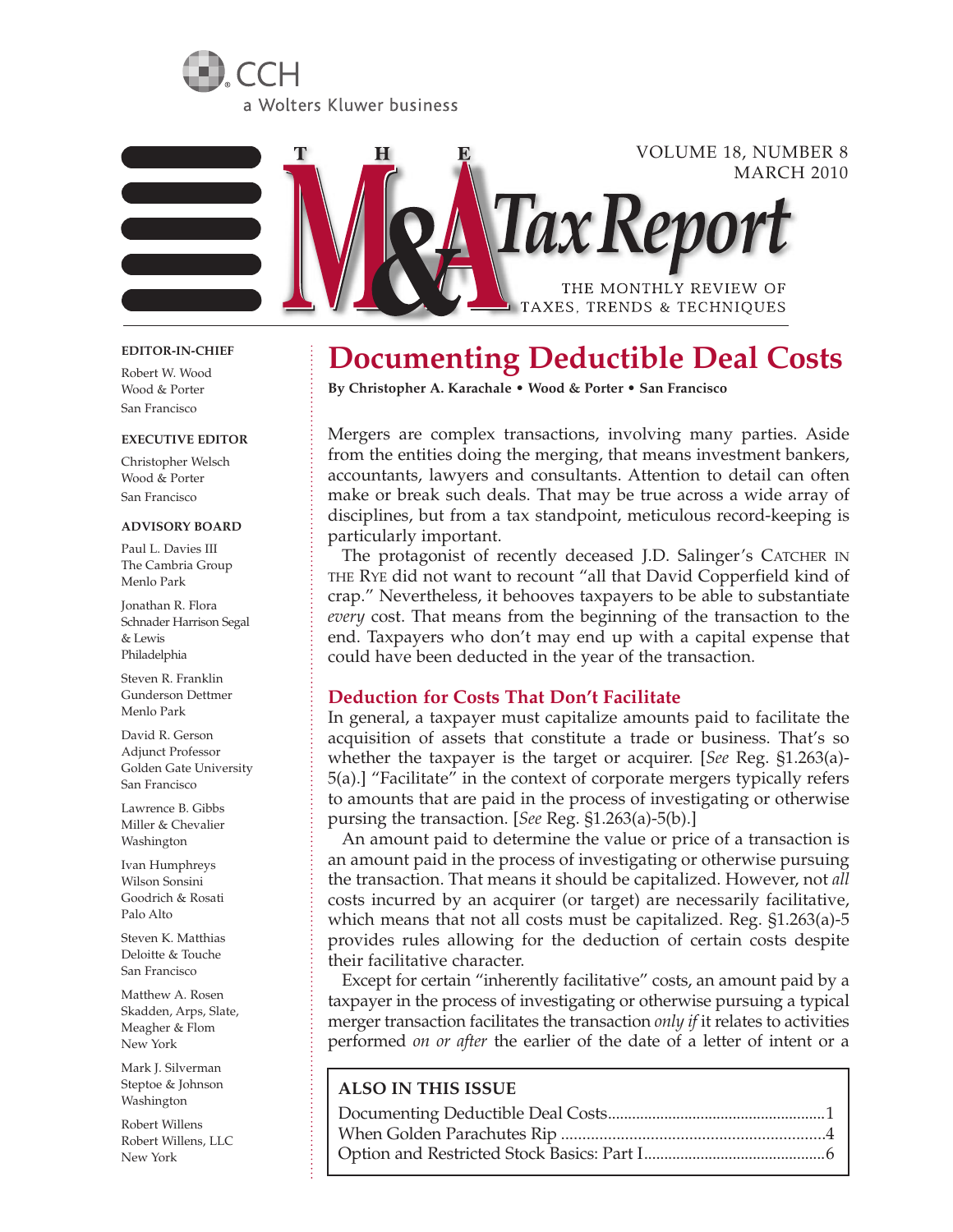similar communication is executed or the date on which the material terms of the transaction are authorized or approved by the taxpayer's board of directors. [*See* Reg. §1.263(a)-5(e).]

This means you can deduct costs paid to determine the value or price of the transaction as long as such expenses are incurred *before* the letter of intent is executed or the board of directors signs off on the deal.

Nevertheless, the "inherently facilitative" costs can never be deducted, regardless of when they are incurred. These costs include the following:

- Securing an appraisal, formal written evaluation or fairness opinion related to the transaction
- • Structuring the transaction, including negotiating the structure of the transaction and obtaining tax advice on the structure of the transaction (for example, obtaining tax advice on the application of Code Sec. 368)



**COORDINATING EDITOR** Tara Farley

M&A Tax Report is designed to provide accurate and authoritative information in regard to the subject matter covered. It is sold with the understanding that the publisher is not engaged in rendering legal, accounting, or other professional service. If legal advice or other expert assistance is required, the services of a competent professional person should be sought—From a Declaration of Principles jointly adopted by a Committee of the American Bar Association and a Committee of Publishers.

THE M&A TAX REPORT (ISSN 1085-3693) is published monthly by CCH, 4025 W. Peterson Ave., Chicago, Illinois 60646. Subscription inquiries should be directed to 4025 W. Peterson Ave., Chicago, IL 60646. Telephone: (800) 449-8114. Fax: (773) 866-3895. Email: cust\_serv@cch.com. ©2010 CCH. All Rights Reserved.

Permissions requests: Requests for permission to reproduce content should be directed to CCH, permissions@cch.com.

Photocopying or reproducing in any form in whole or in part is a violation of federal copyright law and is strictly forbidden without the publisher's consent. No claim is made to original governmental works; however, within this product or publication, the following are subject to CCH's copyright: (1) the gathering, compilation, and arrangement of such government materials; (2) the magnetic translation and digital conversion of data, if applicable; (3) the historical, statutory, and other notes and references; and (4) the commentary and other materials.



Email Alert for the Current Issue

**Sign Up Here...** CCHGroup.com/Email/Journals

- • Preparing and reviewing the documents that effectuate the transaction (for example, a merger agreement or purchase agreement)
- • Obtaining regulatory approval of the transaction, including preparing and reviewing regulatory filings
- • Obtaining shareholder approval of the transaction (for example, proxy costs, solicitation costs and costs to promote the transaction to shareholders)
- Conveying property between the parties to the transaction (for example, transfer taxes and title registration costs) [*See* Reg.  $$1.263(a)-5(e)(2).]$

These rules make sense. If you incur certain costs before the bright-line date the merger is approved, such costs are deductible because they are not facilitative. However, the Treasury Regulations have carved out a class of costs that are *never* deductible. These "inherently facilitative" costs appear to meet some threshold that makes them "capital" enough that they should not be deductible.

# **Deduction for Success-Based Fees**

A second and more enigmatic deduction is allowed for taxpayers engaged in a merger. Reg. §1.263(a)-5(f) provides that where an amount is paid that is contingent on the successful closing of a transaction, it is deductible to the extent the taxpayer maintains sufficient documentation to establish that a portion of the fee is allocable to activities that do not facilitate the transaction. This Regulation appears to have been implemented to allow taxpayers to deduct the contingent fees often charged by investment banks and others as part of a transaction.

The documentation of the nonfacilitative character of the contingent fee can be burdensome. But there's no gain without pain, as they say. A taxpayer must maintain "time records, itemized invoices and other records" that identify the following:

- The various activities performed by the service provider
- The amount of the fee (or percentage of time) that is allocable to each of the various activities performed
- The amount of the fee (or percentage of time) that is allocable to the performance of that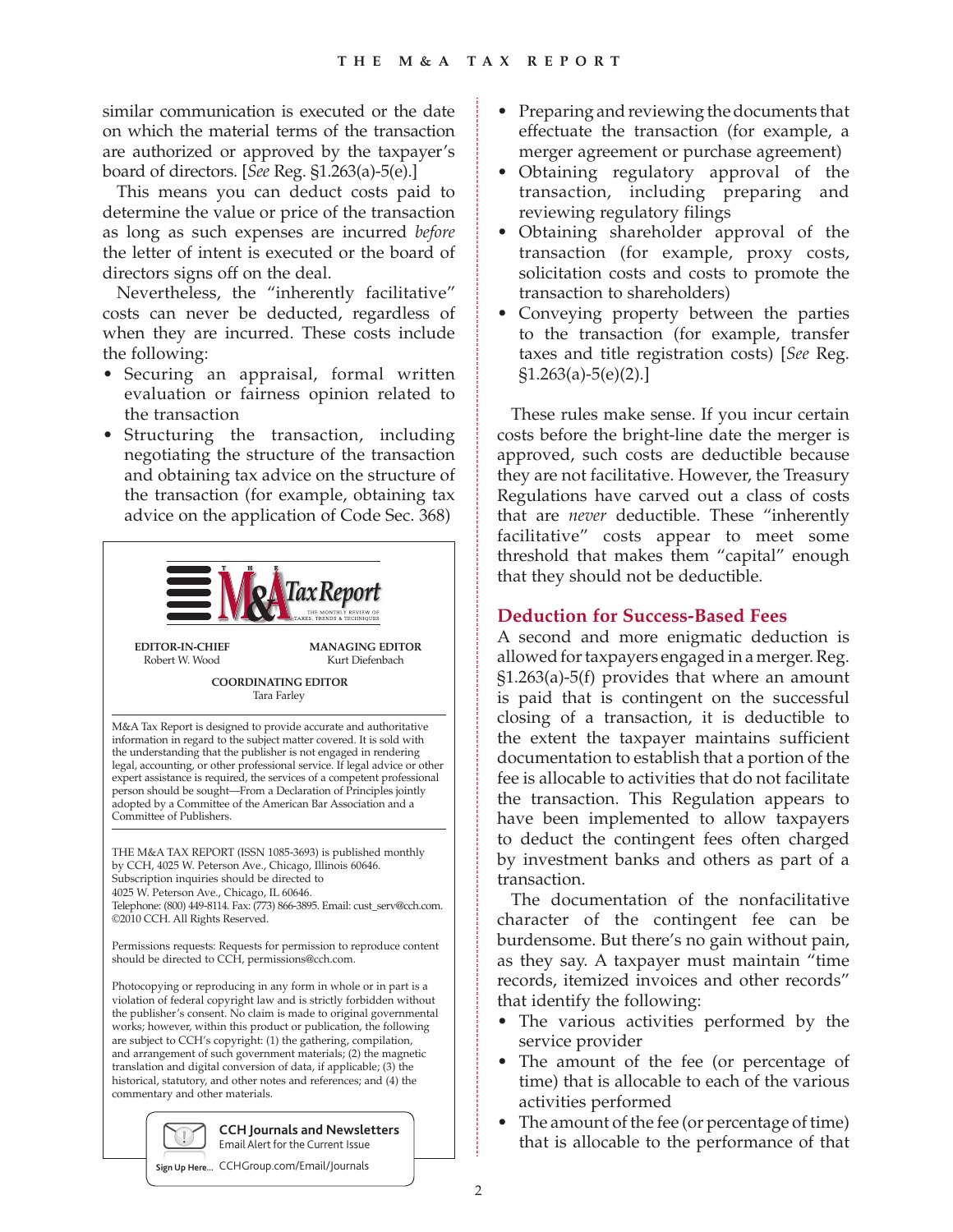activity before and after a particular date, where the date the activity was performed is relevant to understanding whether the activity facilitated the transaction

• The name, business address and business telephone number of the service provider [*See* Reg. §1.263(a)-5(f).]

Timing matters too. This documentation needs to be completed on or before the date the taxpayer's original federal return is filed for the year in which the transaction closes. [*See id*.]

The problem, at least until recently, was that the relationship between the general brightline rule for deducting nonfacilitative costs incurred before the deal was approved, and the documentation requirement for successbased fees was not entirely clear. After all, Reg. §1.263.1(a) was only finalized at the end of 2003. [*See* 69 FR 436 (Jan. 1, 2004).]

# **Facile Facilitating**

TAM 201002036 (Sept. 21, 2009) provides some well-reasoned and helpful insight into the substantiation requirements that allow a taxpayer to deduct contingent-based fees that are not facilitative. In the TAM, a taxpayer corporation sought to deduct a portion of the success-based contingent fees paid to investment bankers pursuant to a merger. The taxpayer hoped to substantiate the deduction based on spreadsheets containing certain general records of the work performed by the investment bankers before the merger was approved by the taxpayer's board of directors.

The TAM provides guidance on two important points. First, it clarifies the documentation requirement for success-based fees. Second, it discusses how contingent fees interact with the bright-line rule for nonfacilitative costs.

# **Document Your Deduction**

TAM 201002036 points out that the taxpayer could not produce "time records" or "itemized invoices" that would substantiate the allocation between the facilitative work the investment bankers did (on the one hand) and the nonfacilitative work (on the other). Some expenses aided the deal, while some did not. The question then was whether the spreadsheets (which had been prepared by the taxpayer's accountants) constituted "other records" that would

adequately substantiate the nonfacilitative work done by the investment bankers.

The Large & Mid-Sized Business (LMSB) Division argued that such spreadsheets were not "other records" sufficient to prove that some of the success-based fees were attributable to nonfacilitative activities. However, the National Office voiced a more *laissez-faire* view. It ruled that *any* document, whether labeled a "time record" or "itemized invoice", can serve to establish the deductible portion of a successbased fee.

**Tax advisors facing a pending deal had better be sure to ask up front what kind of options are in the mix.**

According to the National Office: "What is important is whether the documents presented, taken as a whole, provide the information required by" Reg. §1.263(a)-5(f). This holistic approach means that almost any record can be used to show the allocation of contingent fee work to nonfacilitative costs. Of course, it doesn't mean everything is deductible. But the TAM does help to demonstrate that the type of document is not so important as the attention to detail required of the document when it comes to substantiating the deduction.

## **Facilitative Investment Banking**

The TAM acknowledges that the investment bankers engaged in activities that were nonfacilitative and those activities occurred before the date the acquisition was approved by the taxpayer's board of directors. In assessing the deductibility of contingent fees that are adequately substantiated, the TAM says that Reg. §1.263(a)-5(f) must be read *in conjunction* with Reg. §1.263(a)-5(e), which provides the bright-line rule for determining deductible nonfacilitative costs and capitalizable facilitative costs.

According to the TAM, the rules in Reg. §1.263(a)-5(f) were not intended to create a more stringent rule concerning the line between